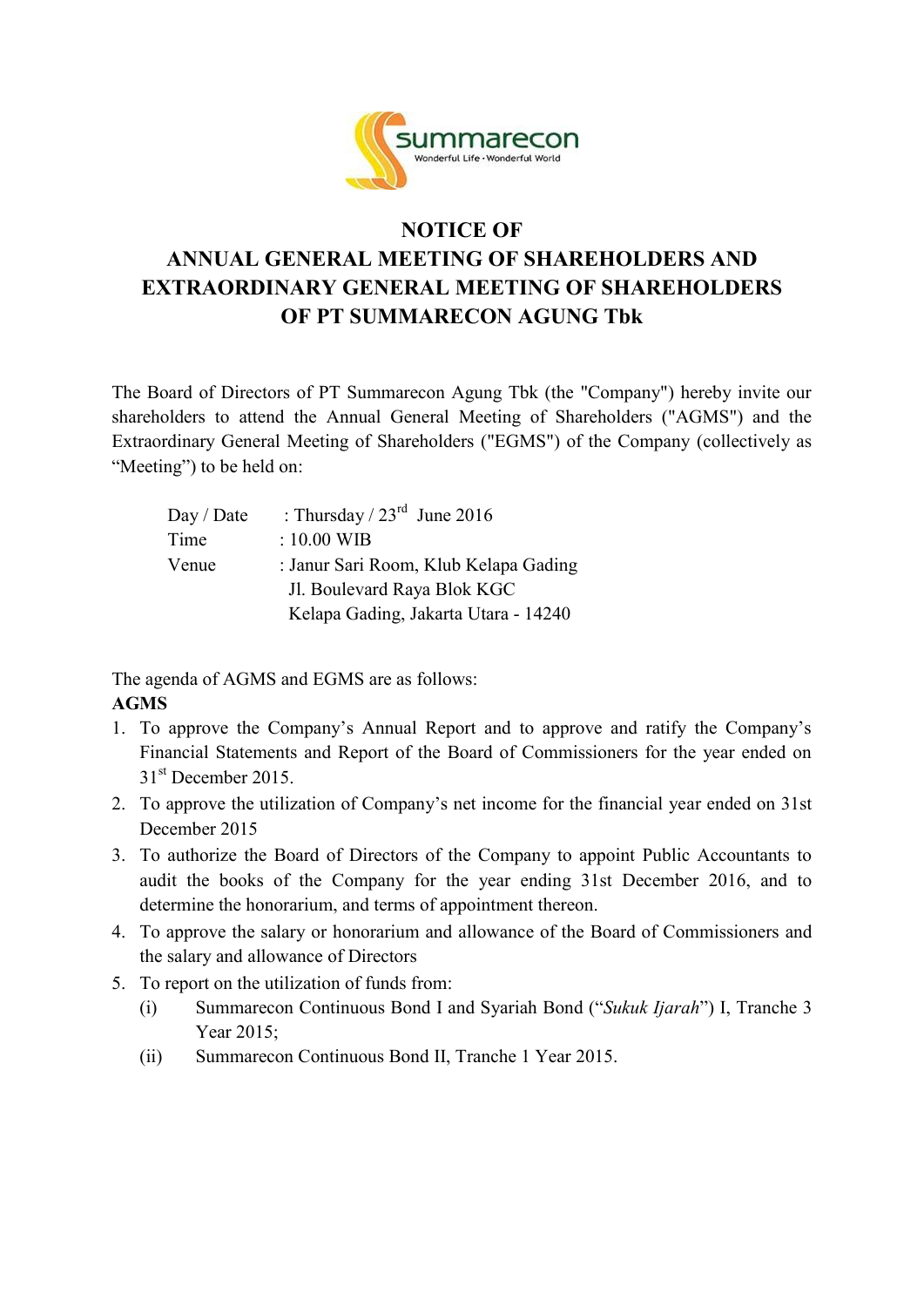Notes to the Agenda for AGMS:

- 1. Agenda 1 to 4 are the regular agenda of Company's Annual General Meeting of Shareholders in accordance with Articles of Association of the Company and Company's Law No. 40 Year 2007.
- 2. Agenda 5, in accordance with Financial Services Authority (OJK) Regulations No. 30/POJK.04/2015 dated 16th December 2015, the utilization of funds obtained from public offering have to be reported to the shareholders. Voting resolution is not required.

## **EGMS**

To approve the transfer and/or pledge of assets in excess of 50% (fifty percent) of the company's equity when securing financial facilities through Banks, Non-bank Financial Institutions, and from the Public (through financial instruments other than shares from Public offering).

## Notes to the Agenda for EGMS :

In accordance with Articles of Association of Company and Company's Law, Company is required to obtain shareholders' approval in General Meeting of Shareholders when it plans to transfer and/or pledge its assets and/or provide guarantees in excess of 50% (fifty percent) of Company's equity.

The purpose of this general mandate is for possible fund raising exercises for the purpose of financing current and/or future investment projects, working capital, repayment of borrowings and/or acquisitions that require Company to transfer and/or to pledge its assets as guarantees in transactions or a series of transactions that exceeds 50% of the Company's net equity. This general mandate is valid until the next shareholders' meeting.